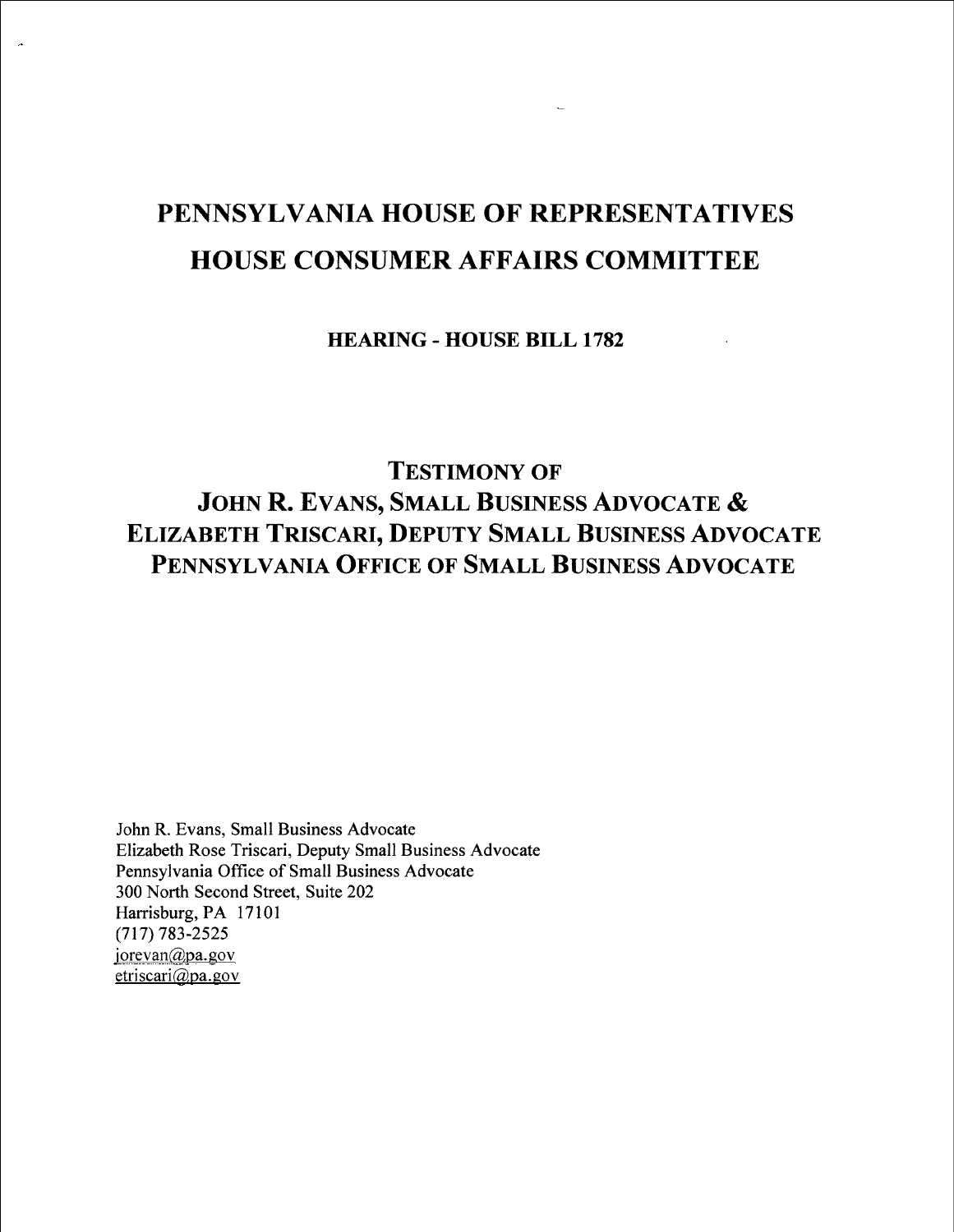Good morning, Chairman Godshall, Chairman Caltagirone, and distinguished members of the House Consumer Affairs Committee. And, good moming as well, to my esteemed colleagues from the Office of Consumer Advocate ("OCA"), the Public Utility Commission ("PUC"), the participating utility companies, and other interested stakeholders.

As many of you know, my name is John Evans, and I am the Small Business Advocate for the Office of Small Business Advocate ("OSBA"). Here with me today is Elizabeth Rose Triscari, Deputy Small Business Advocate. Thank you for inviting us to testify before this Committee regarding House Bill 1782. The OSBA is charged with representing the interests of Pennsylvania's small business consumer class in proceedings that come before the Pennsylvania Public Utility Commission ("PUC"), any comparable federal regulatory agencies, and in the courts

Part of the OSBA's ongoing mission is to ensure that our small businesses, so crucial to the Commonwealth's economy, pay reasonable rates for safe and reliable utility service. As such, the OSBA has significant concerns with HB 1782 in its current form, and the effect it will have on utility rates.

The OSBA agrees with HB 1782's declaration of policy in that it recognizes that it is in the public interest for the PUC to approve "just and reasonable rates and rate mechanisms" and "that utility ratemaking should encourage and sustain investment in natural gas and electric distribution systems through appropriate cost-recovery mechanisms to enhance the safety, security, reliability or availability of natural gas and electric infrastructure."

However, the OSBA notes that the alternative rates and rate mechanisms proposed appear to be intended to provide utilities with greater revenue stability and/or an enhanced revenue stream between base rate proceedings. While the formal adoption of such alternatives would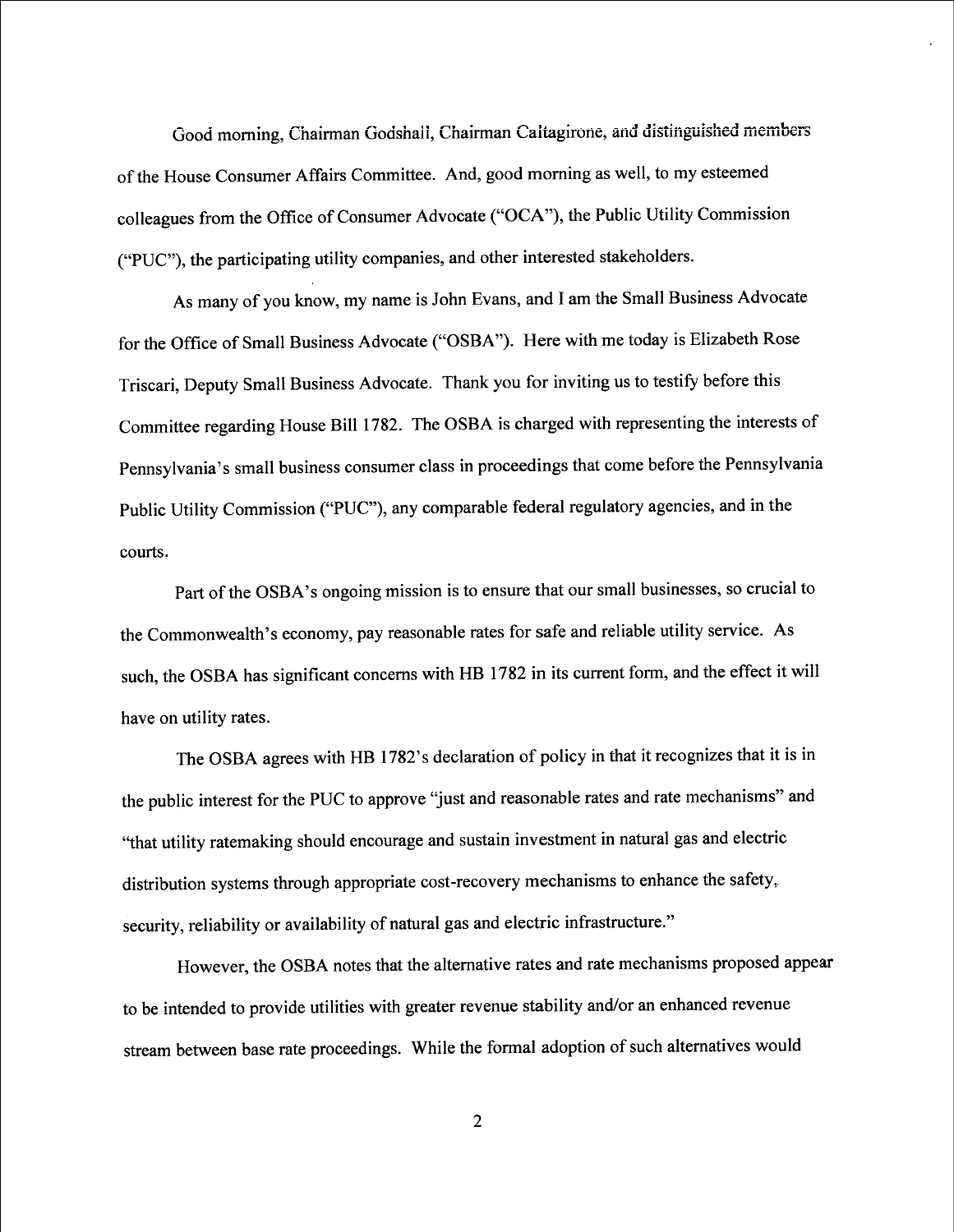provide obvious benefits to utilities, it is unclear how ratepayers might benefit from such proposals. Pennsylvania utilities already receive significant revenue stability and/or cost recovery benefits from the Commonwealth's existing regulatory paradigm. As such, the General Assembly should carefully weigh the potential benefits to be received by utilities versus ratepayers before adopting changes to that paradigm. In the OSBA's view, HB 1782's ratemaking alternatives are deficient in that they would provide only one-sided benefits to utilities at the expense of ratepayers. We will discuss each mechanism below.

#### 1) Decoupling Mechanisms

#### a. Revenue Decoupling Shifts Risk to Consumers

The OSBA has concerns with granting broad authority to the PUC to establish alternative rates and rate mechanisms, in addition to those already enjoyed by utility companies. Pennsylvania utilities already benefit from many alternative ratemaking approaches including: 1 ) guaranteed cost recovery associated with any number of approved cost tracking / recovery mechanisms; 2) the ability to employ a distribution system improvement charge ("DSIC") between base rate cases; and 3) permission to use a fully projected future test year in a base rate proceeding. All of these ratemaking approaches act to reduce a utility's eamings risk. However, certain altemative rate mechanisms, such as revenue decoupling, would further reduce risk by eliminating perhaps the single largest risk that remains for a utility, namely, the business risk associated with sales variability. In simplest terms, a revenue decoupling mechanism tracks actual versus authorized revenue collections between base rates cases and adjusts rates, as needed, so as to ensure a utility fully recovers its authorized revenue requirement.

A utility's sales will vary between base rate cases due to a number of factors, such as: I) consumers' conservation efforts; 2) weather; 3) changes in economic conditions and technology;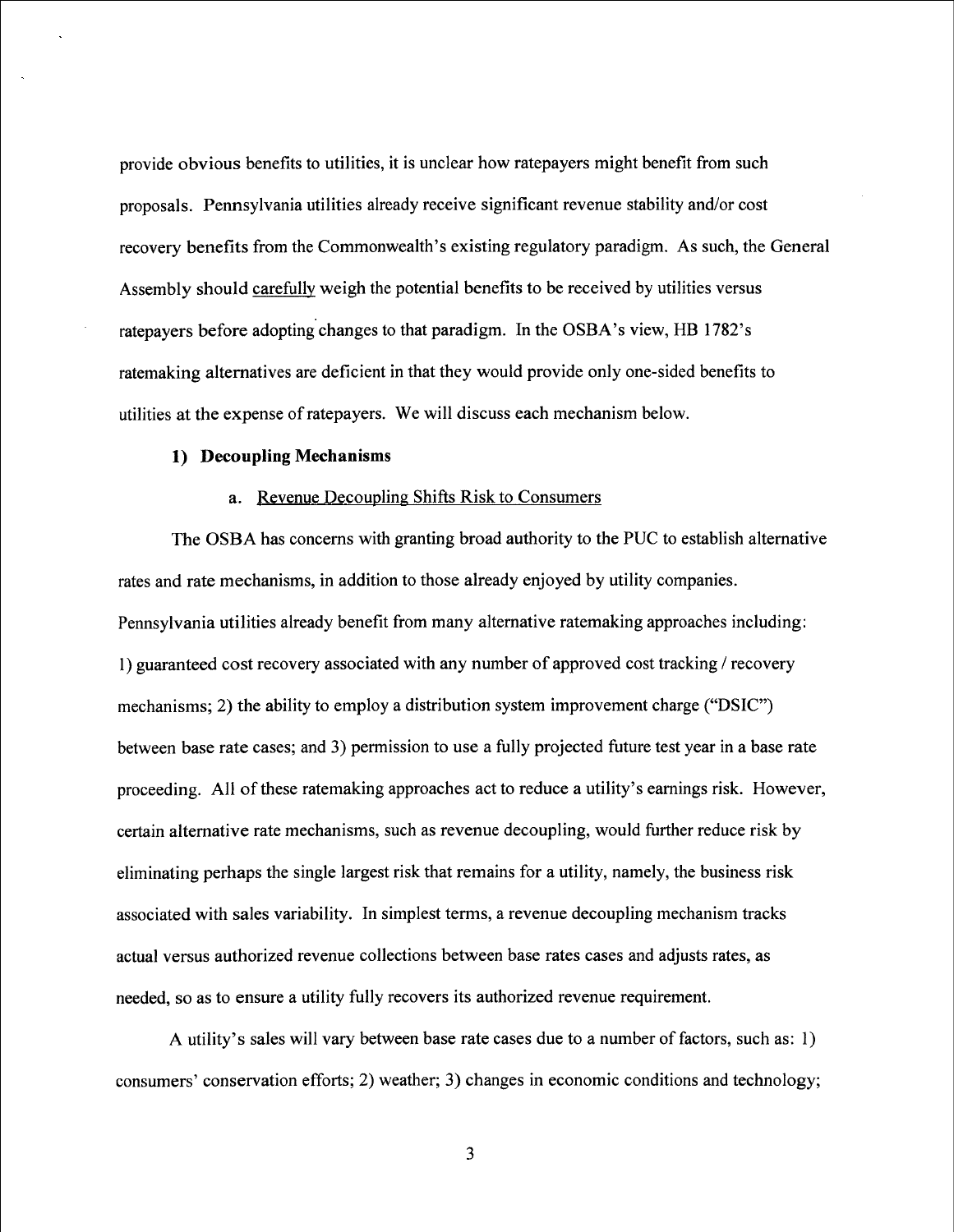and 4) changes in the price of electricity/natural gas. If utility margins are fully decoupled from sales, the utility will be insulated from the impact of *all* of the above sources of sales (revenue) variability between base rate cases. Put simply, revenue decoupling would eliminate a utility's business risk as it relates to revenue variability and shift that risk to consumers.

Moreover, because the underlying long-term trend in average use per customer, even independent of conservation, is generally considered to be flat (at best) or declining, revenue decoupling will produce more rate increases than decreases for ratepayers between base rate cases. Therefore, the OSBA recommends that if the PUC is statutorily granted the authority to approve revenue decoupling for any of Pennsylvania's fixed utilities, such grant of authority should also include a directive to implement a commensurate reduction in a utility's allowed return on equity ("ROE") due to the fact that revenue decoupling would completely eliminate the business risk associated with sales variability. Even PECO has acknowledged that revenue decoupling protects utilities against revenue losses.<sup>1</sup> The OSBA maintains that any protection against revenue losses is equivalent to a reduction in a utility's business risk and should be paired with a commensurate reduction in a utility's allowed ROE.

## b. Revenue Decoupling and Energy Efficiency

Revenue decoupling not only eliminates risk for the utility, it shifts that risk to and among ratepayers. The primary focus of altemative mtemaking mechanisms such as revenue decoupling is the "throughput incentive" inherent in "standard" utility ratemaking practices. To the extent that a utility's margins are positively related to sales volumes (or throughput), a utility has an incentive to promote additional sales or, equivalently, to oppose implementation of energy

<sup>&</sup>lt;sup>1</sup> Comments of PECO Energy Company on Alternative Ratemaking Methodologies, Pa. P.U.C. Docket No. M-2015-2518883 at p. 7.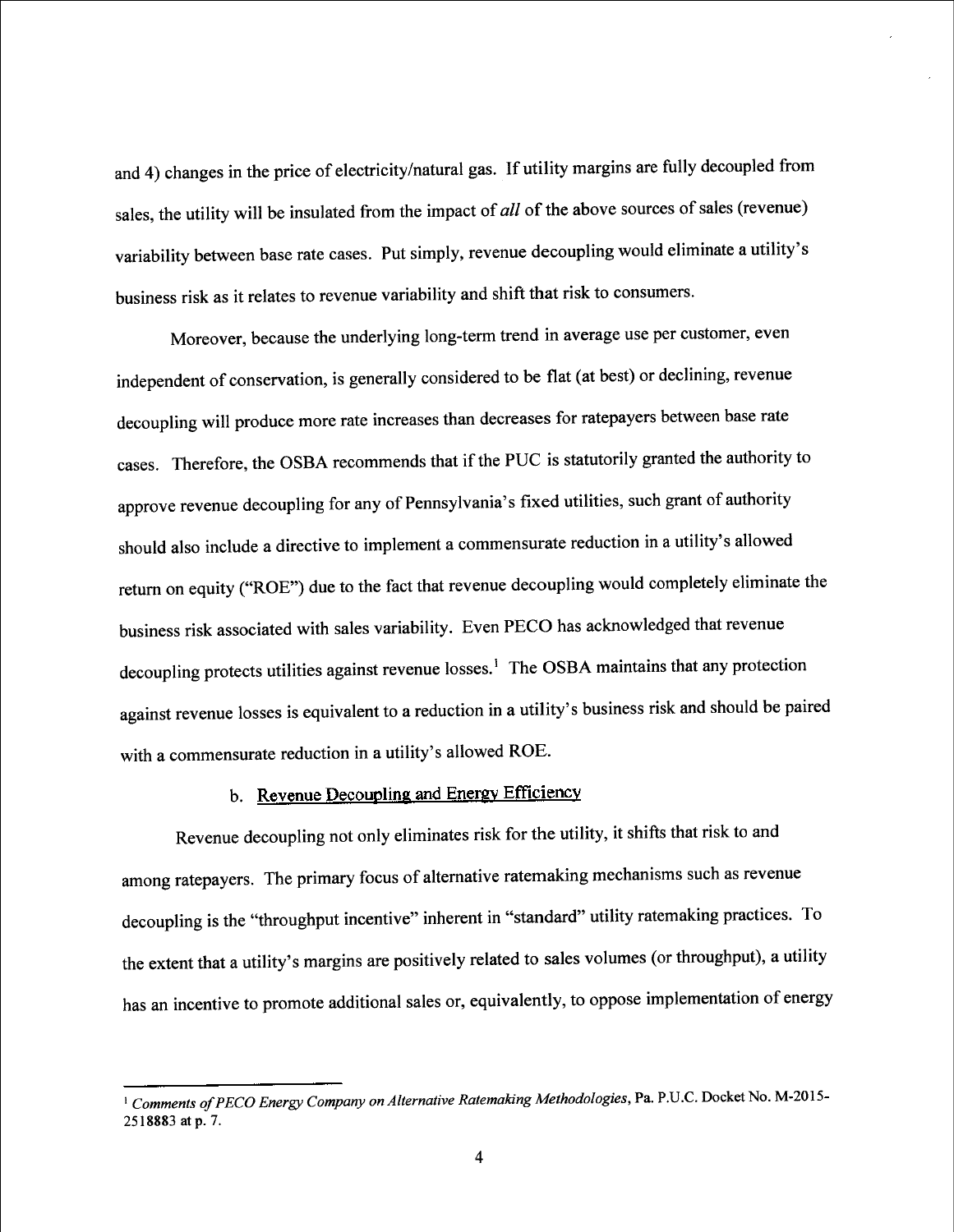efficiency or conservation programs. A primary purpose of revenue decoupling is to break the "link" between throughput and margins, so that a utility no longer has a reason to promote sales and/or oppose conservation programs.

In the OSBA's view, a relevant question when considering alternative ratemaking is whether utility incentives are misaligned (vis-à-vis the implementation of energy efficiency programs) in Pennsylvania? At least with respect to electric distribution companies ("EDCs"), the OSBA submits the answer is "no."

Act 129 requires EDCs to develop a comprehensive energy efficiency/conservation plan to meet Pennsylvania's conservation goals. That plan must include specific programs for each rate class. Moreover, EDCs are subject to significant penalties if conservation goals are not met, which provide powerful motivation to implement energy efficiency programs.

According to the Energy Association of Pennsylvania ("EAP"), total EDC spending on Act 129 energy efficiency programs makes Pennsylvania rank as the fifth largest state in energy efficiency spending in the nation.<sup>2</sup> In short, Act 129 effectively aligns electric utility incentives so as to meet the Commonwealth's energy efficiency goals. PECO has admitted that "a decoupling mechanism [or lost revenue adjustment mechanism] would likely not affect existing EE&C plans" since an EDC's mandatory targets and spending limitations would remain in place.3 An equivalent statutory requirement could be developed for Pennsylvania's gas industry, if deemed appropriate.

<sup>&</sup>lt;sup>2</sup> Testimony of T. Fitzpatrick before the Pennsylvania House Consumer Affairs Committee on September 1, 2015, on behalf of EAP.

<sup>&</sup>lt;sup>3</sup> Comments of PECO Energy Company on Alternative Ratemaking Methodologies, Pa. P.U.C. Docket No. M-2015-2518883 at p. 8.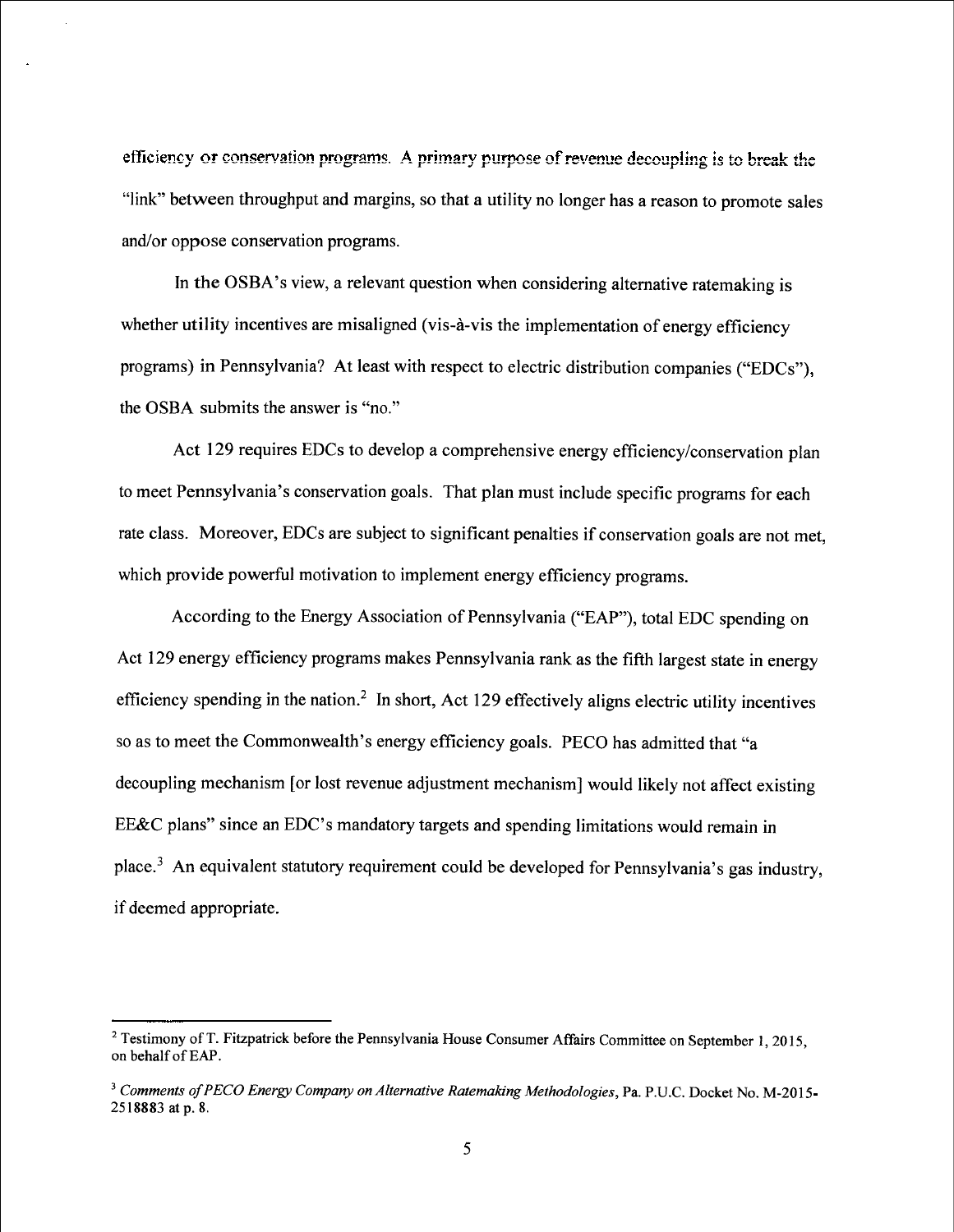In addition, the OSBA is concerned that HB 1782, at least with respect to EDCs, is

inconsistent with Sections  $(K)(2)$  and  $(K)(3)$  of Act 129, which read as follows:

- 2) Except as set forth in paragraph (3), decreased revenues of an electric<br>distribution company due to reduced energy consumption or changes in<br>energy demand shall not be a recoverable cost under a reconcilable automatic adjustment clause.
- (3) Decreased revenue and reduced energy consumption may be reflected in revenue and sales data used to calculate rates in a distribution-base rate proceeding filed by an electric distribution company under Section 1308 (relating to voluntary changes in rates) .

Act 129 clearly prohibits an EDC from recovering decreased revenues on a retroactive basis via any reconcilable automatic adjustment clause, such as a revenue decoupling mechanism. Therefore, in order to implement revenue decoupling in Pennsylvania, Section  $(K)(2)$  of Act 129 must be amended or superseded. It is unclear whether the current language of HB 1782 intends to accomplish that.

Regardless, even if statutory barriers are removed, revenue decoupling is not effective in increasing incentives for customers to participate in energy efficiency programs. Under the revenue-per-customer decoupling model, all required rate adjustments are typically made on a rate class basis. In other words, there is no shifting of revenue responsibility between rate classes. However, intraclass cost shifting will occur. From a rate class perspective, there are no truly avoidable distribution service charges under revenue decoupling, *i.e.*, a class's distribution service revenue requirement is a zero-sum game. Therefore, by definition, revenue decoupling will shift revenue/cost responsibility among customers in a given rate class.

To the extent that a revenue decoupling based rate design incorporates higher kWh  $(avoidable)$  charges and lower fixed (unavoidable) charges than  $\frac{1}{2}$ would see an apparent increase in the monthly payback associated with  $\mathbb{Z}_p$ ers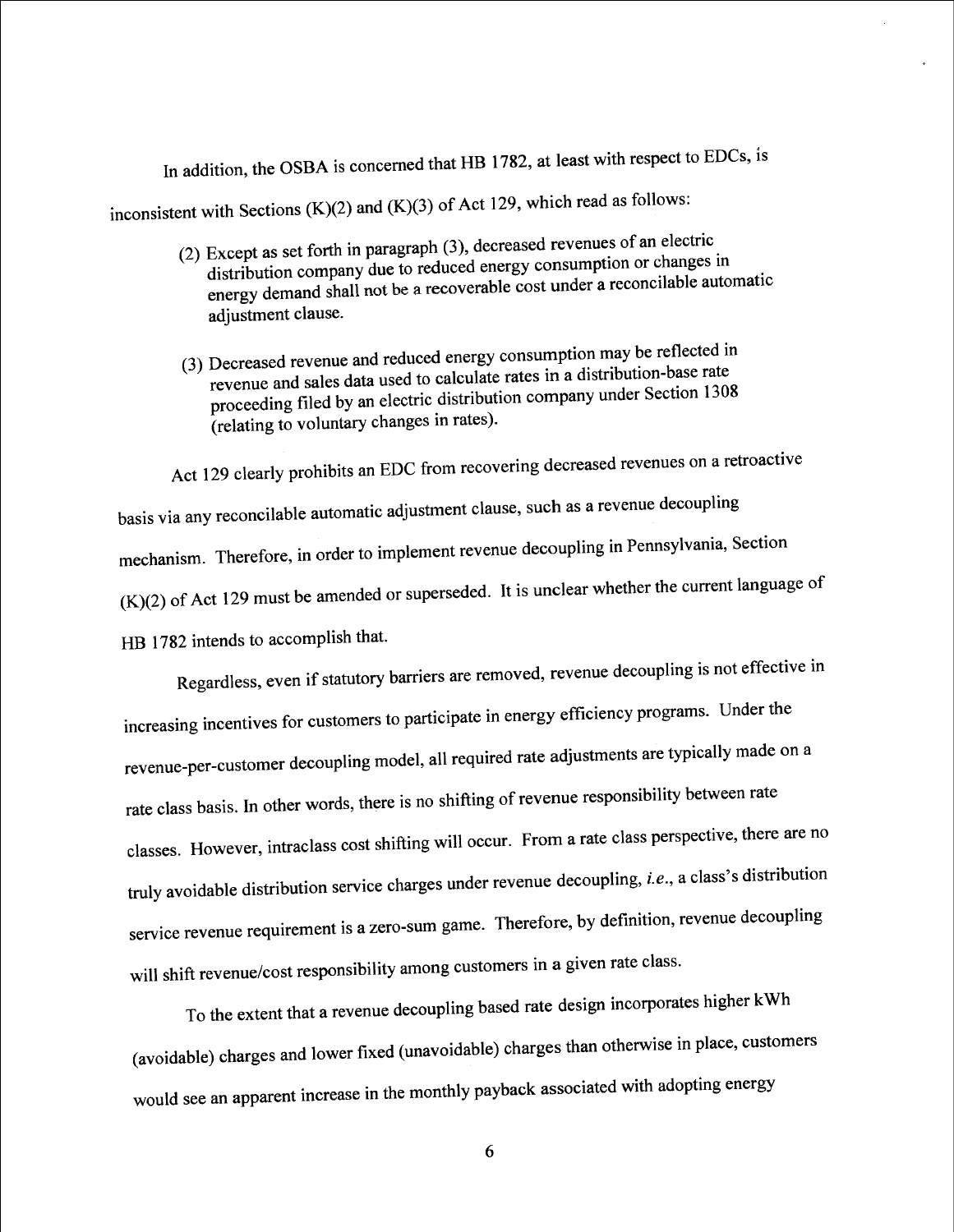efficiency measures. All else equal, therefore, one would expect customers to have a greater incentive to participate in conservation programs. However, as discussed above, there are no truly avoidable distribution service charges under revenue decoupling. Therefore, one must conclude any such distribution-related incentive effects are illusory and misplaced, since they are only made possible from the cross-subsidies provided by other ratepayers in a given rate class.

## 2) Performance-Based Rates

Similar to revenue decoupling, performance incentive mechanisms are unnecessary with respect to the electric industry where Act 129 already creates utility incentives to implement energy efficiency programs in Pennsylvania and imposes strict penalties for not meeting conservation goals. Such mechanisms are perhaps more appropriately considered in the natural gas arena. However, any implementation of a performance-based rate should be coupled with a PUC-approved, utility specific, energy efficiency or conservation program/plan so as to facilitate an after-the-fact evaluation of whether a utility has performed in a manner that warrants a higher allowed ROE.

With regard to select performance incentives, the OSBA also recommends that such incentives be symmetric in nature, *i.e.*, utilities should be subject to an equivalent penalty for failure to attain a specific performance target, not just rewarded for exceeding that target.

### 3) Formula Rates

An expansion in the use of formula-based ratemaking, like that used by FERC, to distribution service would undermine the Commonwealth's traditional ratemaking review process, which is essential for determining whether a utility's distribution rates are just and reasonable. As such, the OSBA recommends that the General Assembly reject any expansion in the use of formula ratemak ing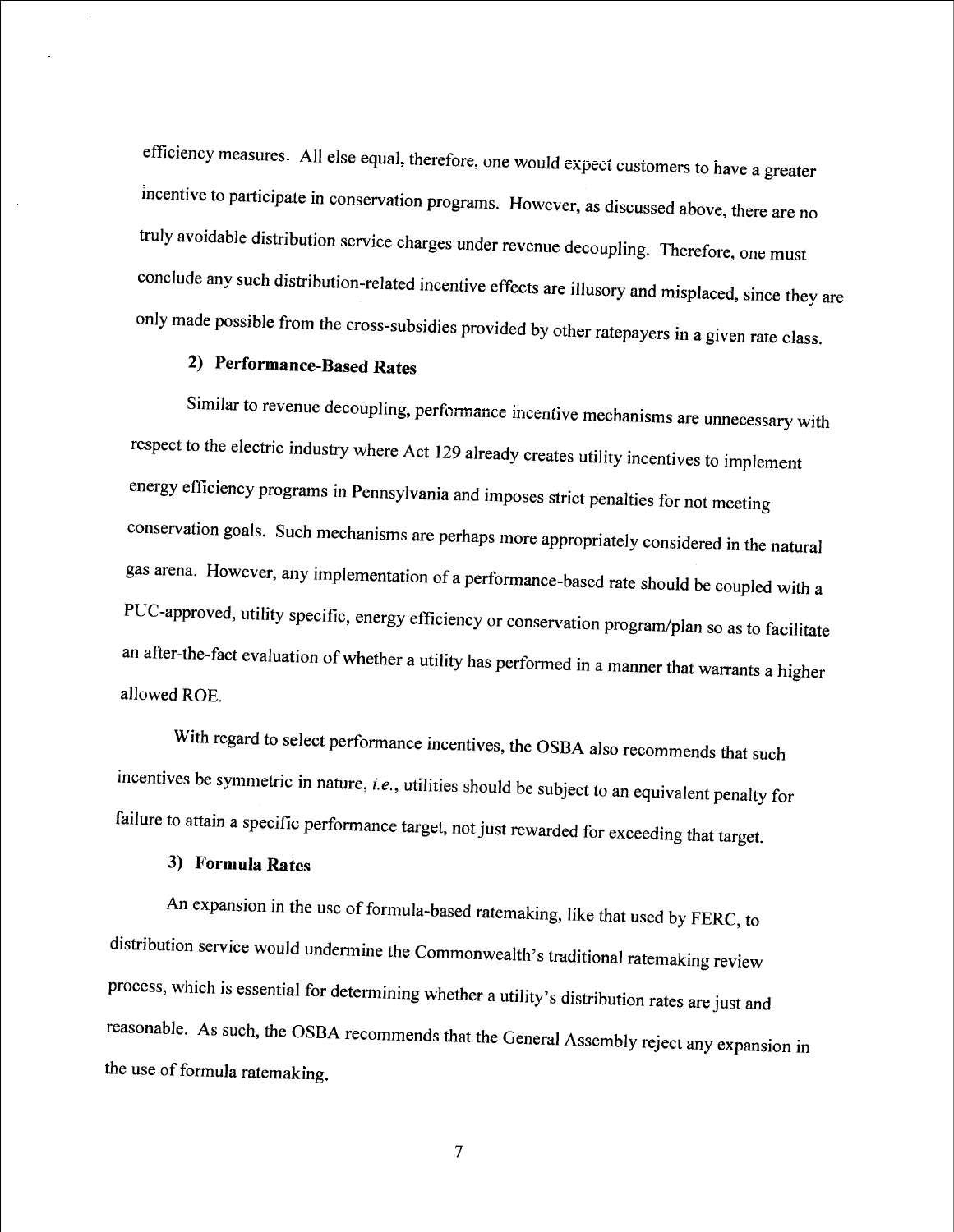# 4) Multi-Year Rate Plans

All else equal, multi-year rate plans will reduce the frequency of rate case filings. However, the DSIC, in combination with authorization to choose a fully projected future test year ("FPFTY"), has effectively eliminated the need for "annual" rate filings in the<br>Commonwealth. With Act 11 and the implementation of the DSIC, Pennsylvania utilities are  $\alpha$  1 and the implementation of the implementation of the DSIC,  $\beta$  $effectively already permuted to implexments, and the output is  $\frac{1}{\sqrt{2}}$$ allows a utility to automatically adjust rates to recover the cost of DS]C-eligible capital improvements between base rate cases, or beyond the end of the FPFTY period. This extension  $\sigma$ f cost recovery beyond the future test year period is  $\sigma$ permits the recovery of certain anticipated costs not recovered in current rates. plan

As such, utilities now typically file rate cases on a three-year (or longer) cycle. While it may be possible to extend that cycle to Hive years, necessary presents a worthwhile tradeoff may be possible to extend that cycle to five years, it is far from clear that the cost to achieve such an extension, in the form of pre-approved annual rate increases,  $p_T$ for ratepayers-

Allocated Costs To Deploy Infrastructure And Distributed Energy Resources 5) Cost-Recovery Mechanisms And Rates To Support and Fully Recover Ihe

The Commonwealth already permits electric and natural gas utilities a retum on (and of) their prudently incurred costs of providing safe and reliable distribution service. In addition, Act 129 permits electric utilities to recover 100% of the costs of their Commission-approved energy efficiency programs. To the extent that Act 129 does not expressly authorize natural gas utilities to recover the costs of any Commission-approved energy efficiency programs, the OSBA agrees that such formal authorization should be granted.

The OSBA notes, however, that HB 1782 goes much further by broadly defining fuel technologies. As d energy resources" to include energy storage and alternative "distribute